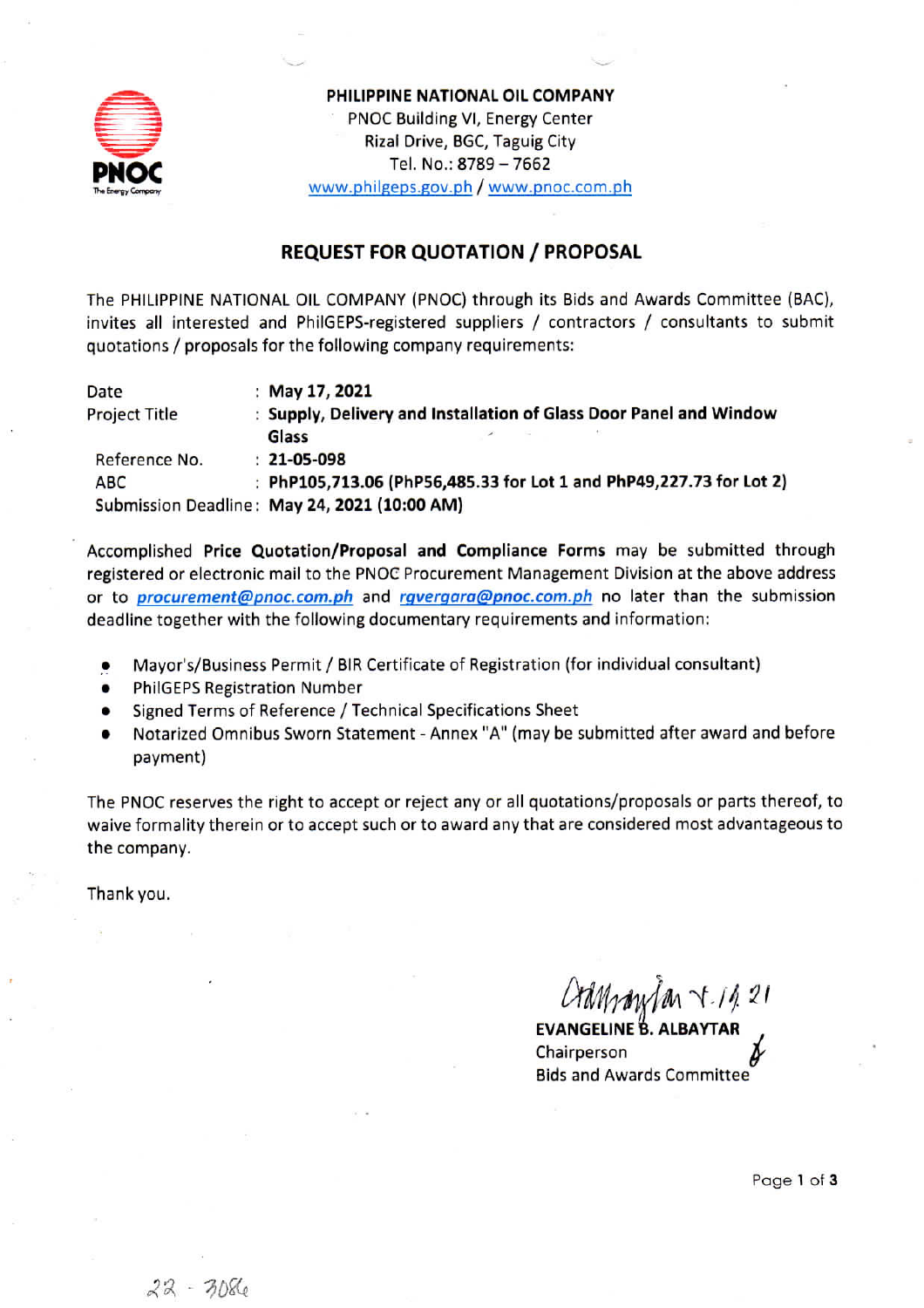## **PRICE QUOTATION / PROPOSAL AND COMPLIANCE FORM**

# *TECHNICAL SPECIFICATIONS*

### **Lot 1 : Supply, Delivery and Installation of 2-Panel Glass Door at PNOC Bldg. 3**

- Two (2) pcs. Glass Panel Doors with four (4) pcs. Stainless handles
- Top and bottom hinges
- Top and bottom analok door frames
- With lock
- Size : 82 cm x 220 cm / panel
- Color : Brown Tint glass panel

### **Lot 2 : Supply, Delivery and Installation of Window Glass at PNOC Bldg. 6**

- Color : Reflective Blue Glass
- Size :  $45\frac{1}{2}$ " x 57" x  $\frac{1}{4}$ " (1st floor) 48 ½" x 94" x ¼" (1st floor) 45 ½" x 78 ¾" x ¼" (3rd floor) 45 ½" x 78 ¾" x ¼" (4th floor)

| Lot | <b>Item Description</b>                                                             | Qty.  | <b>Bid Price</b> |
|-----|-------------------------------------------------------------------------------------|-------|------------------|
| 1   | Supply, Delivery and Installation of 2-Panel Glass Door                             | 1 set | P                |
|     | at PNOC Bldg. 3                                                                     |       |                  |
|     | 82 cm x 220 cm / panel                                                              |       |                  |
| 2   | Supply, Delivery and Installation of Window Glass at                                |       |                  |
|     | PNOC Bldg. 6                                                                        |       |                  |
|     | • 45 $\frac{1}{2}$ " x 57" x $\frac{1}{4}$ " (1 <sup>st</sup> floor)                | 1 pc  | P                |
|     | • 48 $\frac{1}{2}$ " x 94" x $\frac{1}{4}$ " (1 <sup>st</sup> floor)                | 1 pc  | P                |
|     | • 45 $\frac{1}{2}$ " x 78 $\frac{3}{4}$ " x $\frac{1}{4}$ " (3 <sup>rd</sup> floor) | 1 pc  | P                |
|     | • 45 $\frac{1}{2}$ " x 78 $\frac{3}{4}$ " x $\frac{1}{4}$ " (4 <sup>th</sup> floor  | 1 pc  | P                |
|     |                                                                                     |       |                  |
|     |                                                                                     |       |                  |

| <b>TOTAL PRICE:</b><br>$\sim$<br>. |
|------------------------------------|
|------------------------------------|